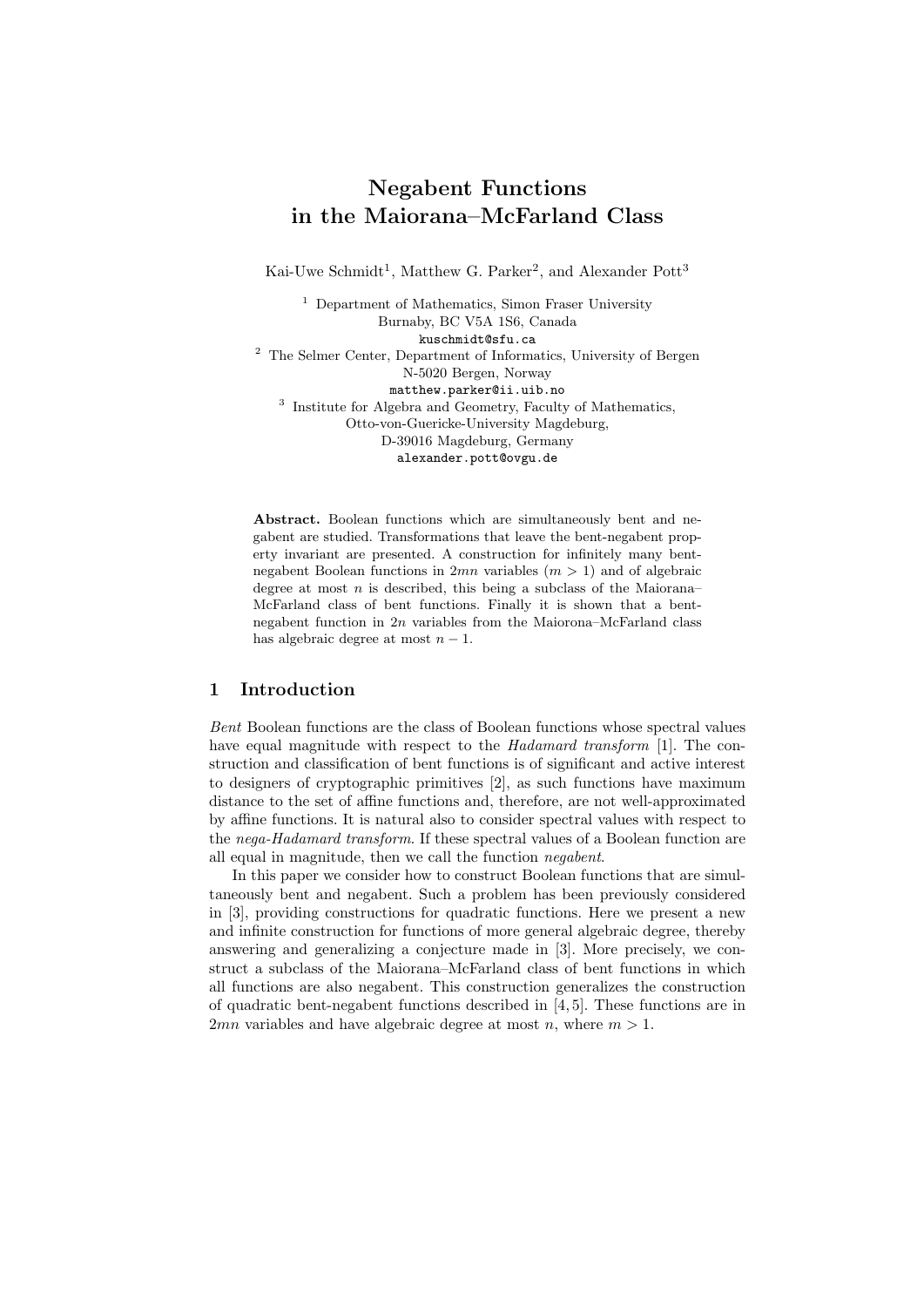We also enlarge the class of symmetry operations over which the bentnegabent property of a Boolean function is preserved. In particular, we show that the bent-negabent property is an invariant with respect to the action of the orthogonal group on the input vector space. Finally we provide an upper bound on the algebraic degree of any bent-negabent Boolean function from the Maiorana-McFarland class.

#### 2 Notation

Let  $V_n$  be an *n*-dimensional vector space over  $\mathbb{F}_2$ . Let  $f: V_n \to \mathbb{F}_2$  be a Boolean function. The Hadamard transform of f is defined to be

$$
\mathcal{H}(f)(u) := (-1)^{-\frac{n}{2}} \sum_{x \in V_n} (-1)^{f(x) + u \cdot x}, \quad u \in V_n.
$$

The *nega-Hadamard transform* of f is defined to be

$$
\mathcal{N}(f)(u) := (-1)^{-\frac{n}{2}} \sum_{x \in V_n} (-1)^{f(x) + u \cdot x} i^{\text{wt}(x)}, \quad u \in V_n,
$$

where  $i := \sqrt{-1}$  and wt(.) denotes the Hamming weight. The function f is called bent if

 $|\mathcal{H}(f)(u)| = 1$  for all  $u \in V_n$ .

Similarly, f is called negabent if

$$
|\mathcal{N}(f)(u)| = 1 \quad \text{for all} \quad u \in V_n.
$$

If  $f$  is both bent and negabent, we say that  $f$  is *bent-negabent*.

Now let  $f: V_n \oplus V_n \to \mathbb{F}_2$  be a Boolean function of the form

$$
f(x,y) = \sigma(x) \cdot y + g(x),
$$

where  $\sigma: V_n \to V_n$  and  $g: V_n \to \mathbb{F}_2$ . It is well known that this function is bent if and only if  $\sigma$  is a permutation. The whole set of such bent functions forms the Maiorana–McFarland class.

In the remainder of this section we will introduce some further notation and a useful lemma. Write  $V_n = U \oplus W$ , where dim  $W = k$  and  $k \leq n$ , so that  $\dim U = n - k$ . Let  $f: V_n \to \mathbb{F}_2$  be a Boolean function. For each fixed  $x \in U$  we may view  $f(x, \cdot)$  as a Boolean function on W. We define the partial Hadamard transform of f with respect to W as

$$
\mathcal{H}_W(f)(x,v) := 2^{-\frac{k}{2}} \sum_{y \in W} (-1)^{f(x,y) + v \cdot y}, \quad v \in W.
$$

We say that f is bent with respect to  $W$  if

 $|\mathcal{H}_W(f)(x, v)| = 1$  for each  $x \in U, v \in W$ .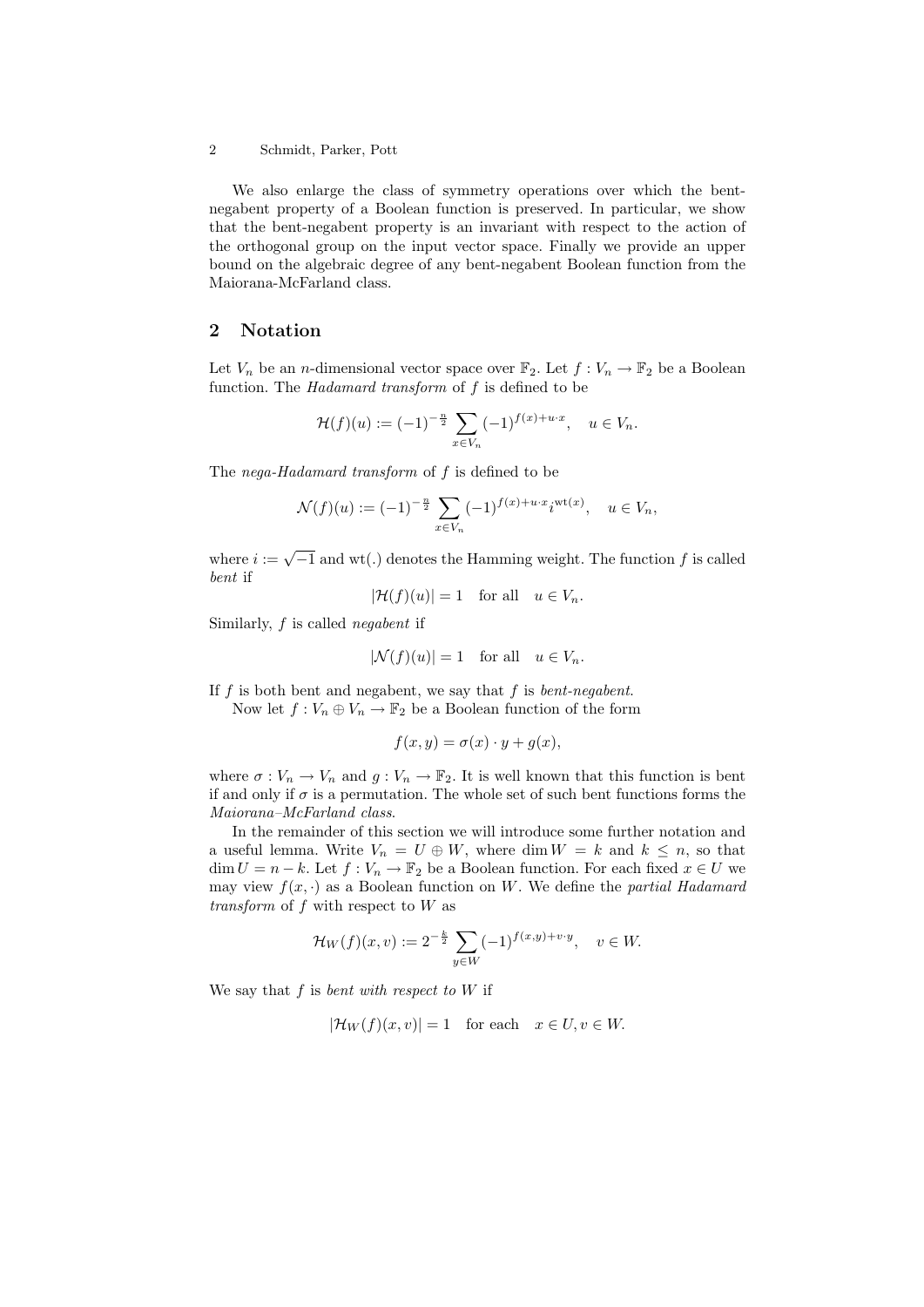If f is bent with respect to W, the partial dual  $\hat{f}_W$  of f with respect to W is defined by the relation

$$
\mathcal{H}_W(f)(x,v) = (-1)^{\tilde{f}_W(x,v)}.
$$

Note that in the special case where  $n = k$ ,  $\tilde{f}_W$  is the usual dual of f, which we will denote by  $f$ .

In the remainder if this paper we shall make frequent use of the following lemma.

**Lemma 1.** For any  $u \in V_n$  we have

$$
\sum_{x \in V_n} (-1)^{u \cdot x} i^{\operatorname{wt}(x)} = 2^{\frac{n}{2}} \omega^n i^{-\operatorname{wt}(u)},
$$

where  $\omega = (1 + i)$ √ 2 is a primitive 8th root of unity.

*Proof.* Write  $u = (u_1, u_2, \dots, u_n)$ . By successively factoring out terms, we obtain

$$
\sum_{x \in V_n} (-1)^{u \cdot x} i^{\text{wt}(x)} = \prod_{k=1}^n (1 + i(-1)^{u_k})
$$
  
=  $2^{\frac{n}{2}} \prod_{k=1}^n \omega^{(-1)^{u_k}}$   
=  $2^{\frac{n}{2}} \omega^{n-2 \text{ wt}(u)}$   
=  $2^{\frac{n}{2}} \omega^n i^{- \text{ wt}(u)}$ .

Note that the preceding lemma shows that all affine functions  $f: V_n \to \mathbb{F}_2$ are negabent (see also [3, Prop. 1]).

#### 3 Transformations Preserving Bent-Negabentness

Several transformations that preserve the bent-negabent property have been presented in [3]. Here we provide two new transformations.

It is known that, if  $f: V_n \to \mathbb{F}_2$  is a bent function, then the function given by

$$
f(Ax + b) + c \cdot x + d
$$
, where  $A \in GL(2, n)$ ,  $b, c \in V_n$ ,  $d \in V_1$ ,

is also bent. Here,  $GL(2, n)$  is the general linear group of  $n \times n$  matrices over  $\mathbb{F}_2$ . These operations define a group whose action on  $f$  leaves the bent property of  $f$ invariant. Counterexamples show that these operations generally do not preserve the negabent property of a Boolean function. It is therefore interesting to find a subgroup of the bent-preserving operations that preserves also the negabent property. The following theorem shows that, if we replace  $GL(2,n)$  by  $O(2,n)$ , the orthogonal group of  $n \times n$  matrices over  $\mathbb{F}_2$ , we obtain such a subgroup.

 $\Box$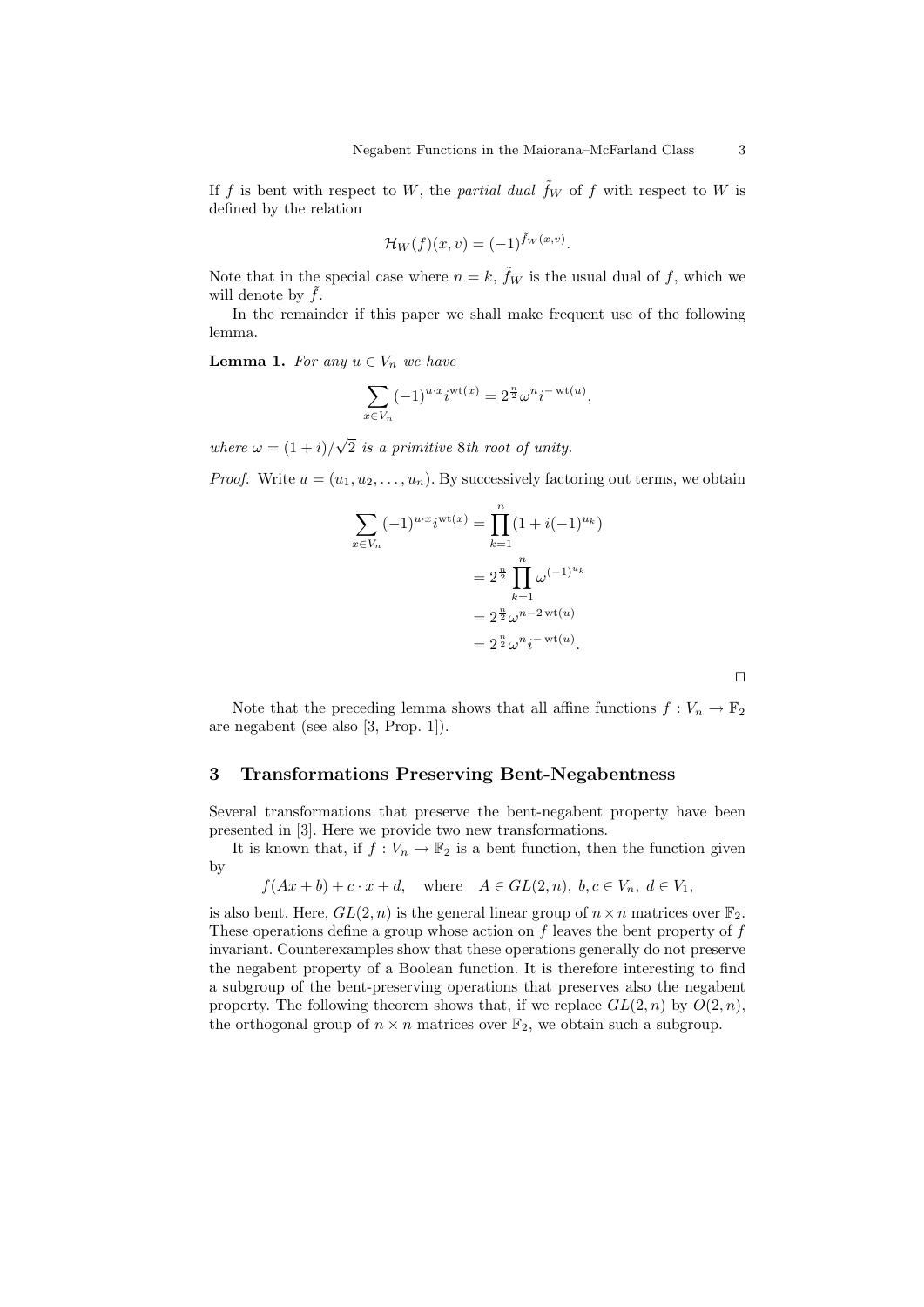**Theorem 2.** Let  $f, g: V_n \to \mathbb{F}_2$  be two Boolean functions. Suppose that f and g are related by

$$
g(x) = f(Ax + b) + c \cdot x + d, \quad where \quad A \in O(2, n), \ b, c \in V_n, \ d \in V_1.
$$

Then, if f is bent-negabent, g is also bent-negabent.

*Proof.* As discussed above, g is bent if f is bent. It remains to show that g is negabent. From [3, Lem. 2] we know that, if  $f(Ax)$  is negabent, so is  $f(Ax +$  $b) + c \cdot x + d$ . It is therefore sufficient to assume that b and c are all-zero vectors and  $d = 0$ . Observe that

$$
\mathrm{wt}(x) = x^T I x,
$$

where I is the  $n \times n$  identity matrix and the matrix operations are over  $\mathbb{Z}$ . We therefore have

$$
\mathcal{N}(g)(u) = 2^{-\frac{n}{2}} \sum_{x \in V_n} (-1)^{f(Ax) + u \cdot x} i^{x^T I x}.
$$

Now, since A is invertible by assumption, there exists B such that  $AB = I$ . Moreover, when x ranges over  $V_n$ , so does  $Bx$ . Thus,

$$
\mathcal{N}(g)(u) = 2^{-\frac{n}{2}} \sum_{x \in V_n} (-1)^{f(x) + u \cdot Bx} i^{(Bx)^T I(Bx)}.
$$

Since  $A \in O(2, n)$ , we have  $B \in O(2, n)$  and so  $B<sup>T</sup>IB = I$ . Hence,

$$
(Bx)^T I(Bx) = x^T (B^T I B)x = x^T I x.
$$

We conclude

$$
\mathcal{N}(g)(u) = 2^{-\frac{n}{2}} \sum_{x \in V_n} (-1)^{f(x) + u \cdot Bx} i^{x^T I x}
$$

$$
= 2^{-\frac{n}{2}} \sum_{x \in V_n} (-1)^{f(x) + B^T u \cdot x} i^{\text{wt}(x)}
$$

$$
= \mathcal{N}(f)(B^T u),
$$

which proves the theorem.  $\Box$ 

It is known that the dual of a bent function is again a bent function, and it was proved in [3, Thm. 11] that the dual of a bent-negabent function is also bent-negabent. The following theorem generalizes this concept by showing that, if a bent-negabent function is bent with respect to certain subspaces, then the corresponding partial duals are also bent-negabent.

**Theorem 3.** Write  $V_n = U \oplus W$ , where dim  $W = k$  and  $k \leq n$ , so that dim  $U =$  $n-k$ . Let  $f: V_n \to \mathbb{F}_2$  be a bent-negabent function that is bent with respect to U and bent with respect to W. Then  $f_W$  is also bent-negabent.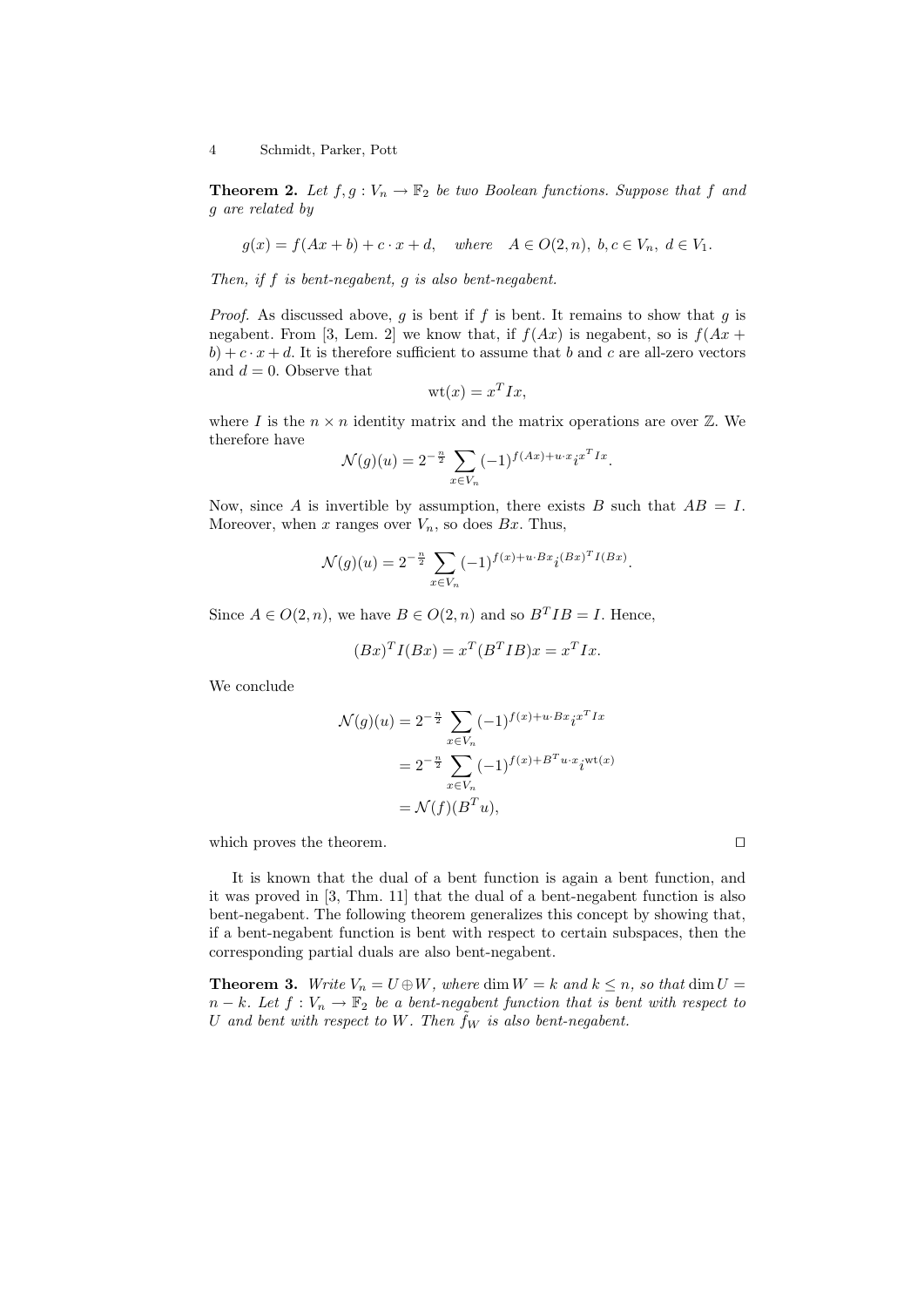*Proof.* We first prove that  $\tilde{f}_W$  is bent. By direct calculation,

$$
\mathcal{H}(\tilde{f}_W)(u, w) = 2^{-\frac{n}{2}} \sum_{x \in U} \sum_{v \in W} (-1)^{\tilde{f}_W(x, v) + u \cdot x + v \cdot w}
$$
  
=  $2^{-\frac{n+k}{2}} \sum_{x \in U} \sum_{v \in W} \sum_{y \in W} (-1)^{f(x, y) + v \cdot y + u \cdot x + v \cdot w}$   
=  $2^{-\frac{n+k}{2}} \sum_{x \in U} \sum_{y \in W} (-1)^{f(x, y) + u \cdot x} \sum_{v \in W} (-1)^{v \cdot (y + w)}.$ 

The inner sum is zero unless  $y = w$ , in which case it is  $2<sup>k</sup>$ . Hence,

$$
\mathcal{H}(\tilde{f}_W)(u, w) = 2^{-\frac{n-k}{2}} \sum_{x \in U} (-1)^{f(x, w) + u \cdot x}
$$

$$
= \mathcal{H}_U(f)(u, w).
$$

By assumption,  $|\mathcal{H}_U(f)(u, w)| = 1$  for each  $u \in U$  and each  $w \in W$ . Therefore,  $f_W$  is bent.

Next we prove that  $\tilde{f}_W$  is negabent. We have

$$
\mathcal{N}(\tilde{f}_W)(u, w) = 2^{-\frac{n}{2}} \sum_{x \in U} \sum_{v \in W} (-1)^{\tilde{f}_W(x, v) + u \cdot x + v \cdot w} i^{\text{wt}(v) + \text{wt}(x)}
$$
  
\n
$$
= 2^{-\frac{n+k}{2}} \sum_{x \in U} \sum_{v \in W} \sum_{y \in W} (-1)^{f(x, y) + v \cdot y + u \cdot x + v \cdot w} i^{\text{wt}(v) + \text{wt}(x)}
$$
  
\n
$$
= 2^{-\frac{n+k}{2}} \sum_{x \in U} \sum_{y \in W} (-1)^{f(x, y) + u \cdot x} i^{\text{wt}(x)} \sum_{v \in W} (-1)^{v \cdot (y + w)} i^{\text{wt}(v)}.
$$

The inner sum can be computed with Lemma 1. We therefore obtain

$$
\mathcal{N}(\tilde{f}_W)(u, w) = 2^{-\frac{n}{2}} \omega^k \sum_{x \in U} \sum_{y \in W} (-1)^{f(x, y) + u \cdot x} i^{\text{wt}(x)} i^{-\text{wt}(y+w)}
$$
  
\n
$$
= 2^{-\frac{n}{2}} \omega^k i^{-\text{wt}(w)} \sum_{x \in U} \sum_{y \in W} (-1)^{f(x, y) + u \cdot x + y \cdot w} i^{\text{wt}(x) - \text{wt}(y)}
$$
  
\n
$$
= \omega^k i^{-\text{wt}(w)} \mathcal{N}(f)(u, \bar{w}),
$$

where  $\omega = (1 + i)$ √ 2 and  $\bar{w}$  is the complement of w. Since f is negabent, this shows that  $\tilde{f}_W$  is also negabent.

## 4 Constructions

Throughout this section we use the following notation. Define  $V$  to be an  $mn$ dimensional vector space over  $\mathbb{F}_2$ , so that

$$
V = \underbrace{V_n \oplus V_n \oplus \cdots \oplus V_n}_{m \text{ times}}.
$$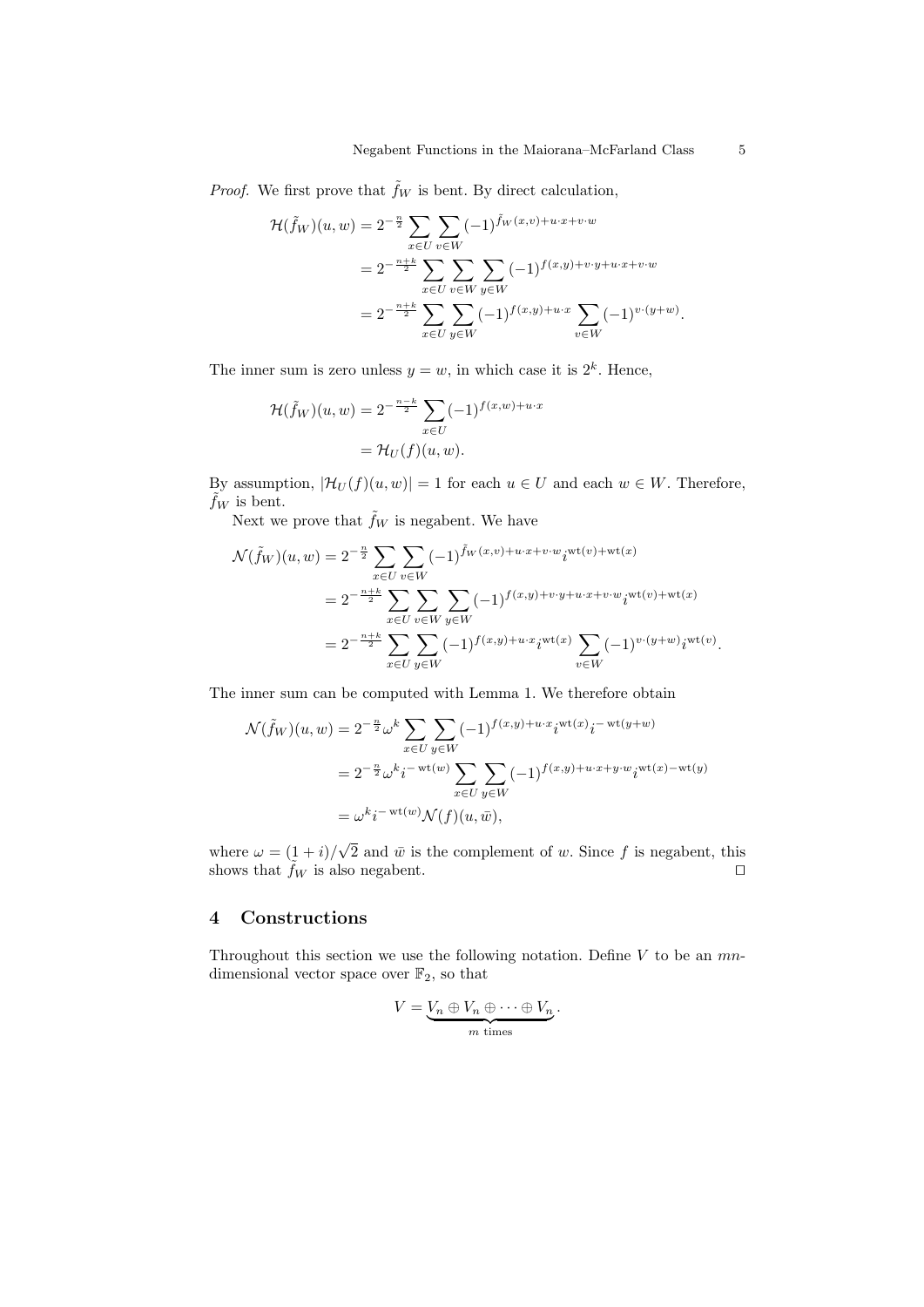Let the Boolean function  $f: V \oplus V \to \mathbb{F}_2$  be given by

$$
f(x_1,...,x_m,y_1,...,y_m) = \sigma(x_1,...,x_m) \cdot (y_1,...,y_m) + g(x_1,...,x_m), \quad (1)
$$

where  $\sigma: V \to V$  is of the form

$$
\sigma(x_1,\ldots,x_m) = (\psi_1(x_1), \phi_1(x_1) + \psi_2(x_2), \ldots, \phi_{m-1}(x_{m-1}) + \psi_m(x_m))
$$

and  $g: V \to \mathbb{F}_2$  is defined by

$$
g(x_1,...,x_m) = h_1(x_1) + h_2(x_2) + \cdots + h_m(x_m).
$$

Here,  $\psi_1, \ldots, \psi_m, \phi_1, \ldots, \phi_{m-1}$  are permutations on  $V_n$  and  $h_1, \ldots, h_m : V_n \to$  $\mathbb{F}_2$  are arbitrary Boolean functions. Explicitly, f reads

$$
f(x_1,...,x_m,y_1,...,y_m)
$$
  
=  $\psi_1(x_1) \cdot y_1 + h_1(x_1) + \sum_{j=2}^m (y_j \cdot [\phi_{j-1}(x_{j-1}) + \psi_j(x_j)] + h_j(x_j)).$ 

Since  $\sigma$  is a permutation, f belongs to the Maiorana–McFarland class, and is therefore bent. In the next theorem, we will identify configurations of  $\sigma$  and g so that  $f$  is also negabent.

**Theorem 4.** Let m be a positive integer satisfying  $m \not\equiv 1 \pmod{3}$ , and let k be an integer satisfying  $0 < k < m$  and  $k \equiv 0 \pmod{3}$  or  $(m-k) \equiv 1 \pmod{3}$ . Let  $f$  be as in  $(1)$ , where

$$
\sigma(x_1, \ldots, x_m) = (x_1, x_1 + x_2, \ldots, x_{k-1} + \psi(x_k), \phi(x_k) + x_{k+1}, \ldots, x_{m-1} + x_m)
$$
  

$$
g(x_1, \ldots, x_m) = h(x_k),
$$

 $\psi, \phi$  are permutations on  $V_n$ , and  $h: V_n \to \mathbb{F}_2$  is an arbitrary Boolean function. (In other words,  $\psi_1, \ldots, \psi_m, \phi_1, \ldots, \phi_{m-1}$  are identity maps except for  $\psi := \psi_k$ and  $\phi := \phi_k$ , and  $h_1, \ldots, h_m$  are zero except for  $h := h_k$ .) Then f is bentnegabent.

A lemma is required to prove the theorem.

**Lemma 5.** Let s be a nonnegative integer. For any  $u_1, \ldots, u_s, z_{s+1} \in V_n$  define

$$
E_s(z_{s+1}) := \prod_{j=1}^s \sum_{z_j \in V_n} (-1)^{(z_{j+1}+u_j)\cdot z_j} i^{\mathrm{wt}(z_j)},
$$

where an empty product is defined to be equal to 1. Then we have

$$
E_s(z_{s+1}) = \begin{cases} 2^{sn/2} \omega^c (-1)^{a \cdot z_{s+1}} & \text{if } s \equiv 0 \pmod{3} \\ 2^{sn/2} \omega^c (-1)^{a \cdot z_{s+1}} i^{-\text{ wt}(z_{s+1})} & \text{if } s \equiv 1 \pmod{3} \\ 2^{(s+1)n/2} \omega^c \delta_{z_{s+1}+a} & \text{if } s \equiv 2 \pmod{3} \end{cases}
$$

for some  $c \in \mathbb{Z}_8$  and  $a \in V_n$ . Here  $\delta_a$  denotes the Kronecker delta function, i.e.,  $\delta_a$  equals 1 if  $a = 0$  and is zero otherwise.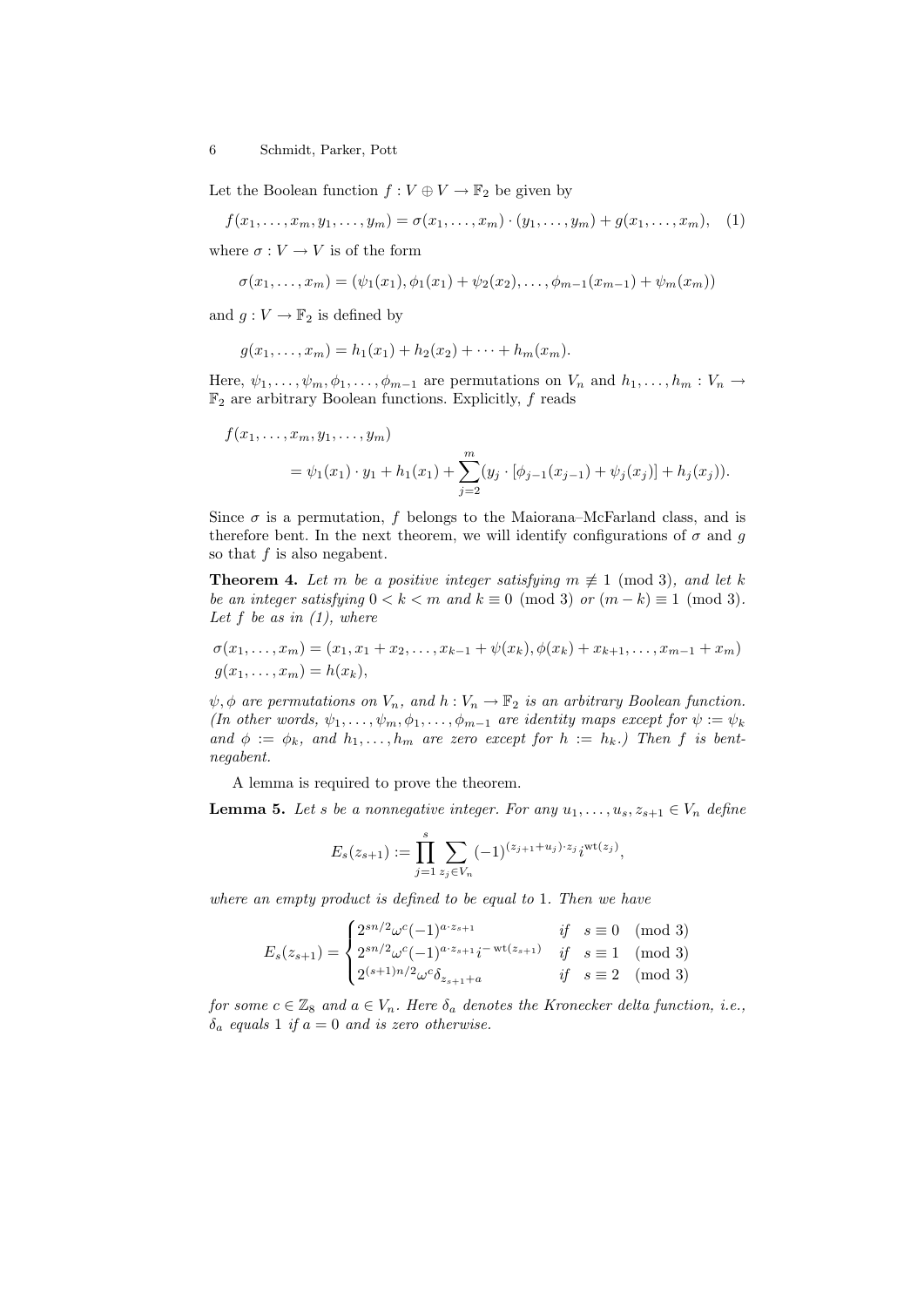*Proof.* The lemma is certainly true for  $s = 0$ . We proceed by induction on s, where we use the lemma as a hypothesis. Observe that for  $s > 0$  we have

$$
E_s(z_{s+1}) = \sum_{z_s \in V_n} (-1)^{(z_{s+1}+u_s)\cdot z_s} i^{\text{wt}(z_s)} E_{s-1}(z_s).
$$

Now assume that the lemma is true for  $s \equiv 0 \pmod{3}$ . Using Lemma 1, we have for  $s \equiv 1 \pmod{3}$ 

$$
E_s(z_{s+1}) = 2^{(s-1)n/2} \omega^c \sum_{z_s \in V_n} (-1)^{(z_{s+1}+u_s+a)\cdot z_s} i^{\text{wt}(z_s)}
$$
  
=  $2^{sn/2} \omega^{c+n} i^{-\text{wt}(z_{s+1}+u_s+a)}$   
=  $2^{sn/2} \omega^{c'} (-1)^{a'\cdot z_{s+1}} i^{-\text{wt}(z_{s+1})},$ 

where  $c' = c + n - 2 \text{ wt}(u_s + a)$  and  $a' = a + u_s$ . This proves the lemma for  $s \equiv 1$ (mod 3) provided that it holds for  $s \equiv 0 \pmod{3}$ . Now assume that the lemma is true for  $s \equiv 1 \pmod{3}$ . Then for  $s \equiv 2 \pmod{3}$  we obtain

$$
E_s(z_{s+1}) = 2^{(s-1)n/2} \omega^c \sum_{z_s \in V_n} (-1)^{(z_{s+1} + u_s + a) \cdot z_s}
$$
  
=  $2^{(s+1)n/2} \omega^{c'} \delta_{z_{s+1} + a'}$ .

where  $c' = c$  and  $a' = a + u_s$ . Assuming that the lemma is true for  $s \equiv 2$ (mod 3), we have for  $s \equiv 0 \pmod{3}$ 

$$
E_s(z_{s+1}) = 2^{sn/2} \omega^c \sum_{z_s \in V_n} (-1)^{(z_{s+1} + u_s) \cdot z_s} i^{\text{wt}(z_s)} \delta_{z_s + a}
$$
  
=  $2^{sn/2} \omega^{c'} (-1)^{a' \cdot z_{s+1}},$ 

where  $c' = c + 2 \text{ wt}(a) + 4a \cdot u_s$  and  $a' = a$ . This completes the induction. *Proof (of Theorem 4).* We define the relabeling  $z_{2j} := x_j$  and  $z_{2j-1} := y_j$  for  $j = 1, 2, \ldots, m$ , so that we have

$$
f(x_1,...,x_m,y_1,...,y_m) =
$$
  

$$
h(z_{2k}) + \sum_{j=1}^{2k-2} z_j \cdot z_{j+1} + z_{2k-1} \cdot \psi(z_{2k}) + \sum_{j=2k+2}^{2m} z_{j-1} \cdot z_j + z_{2k+1} \cdot \phi(z_{2k}).
$$

Write

$$
\mathcal{N}(f)(u_1,\ldots,u_{2m})=2^{-mn}\sum_{z_{2k}\in V_n}(-1)^{h(z_{2k})+z_{2k}\cdot u_{2k}}i^{\mathrm{wt}(z_{2k})}P(z_{2k})Q(z_{2k}),\quad(2)
$$

where

$$
P(z_{2k}) = \prod_{j=1}^{2k-2} \sum_{z_j \in V_n} (-1)^{(z_{j+1}+u_j) \cdot z_j} i^{\text{wt}(z_j)} \sum_{z_{2k-1} \in V_n} (-1)^{(\psi(z_{2k})+u_{2k-1}) \cdot z_{2k-1}} i^{\text{wt}(z_{2k-1})}
$$
  

$$
Q(z_{2k}) = \prod_{j=2k+2}^{2m} \sum_{z_j \in V_n} (-1)^{(z_{j-1}+u_j) \cdot z_j} i^{\text{wt}(z_j)} \sum_{z_{2k+1} \in V_n} (-1)^{(\phi(z_{2k})+u_{2k+1}) \cdot z_{2k+1}} i^{\text{wt}(z_{2k+1})}.
$$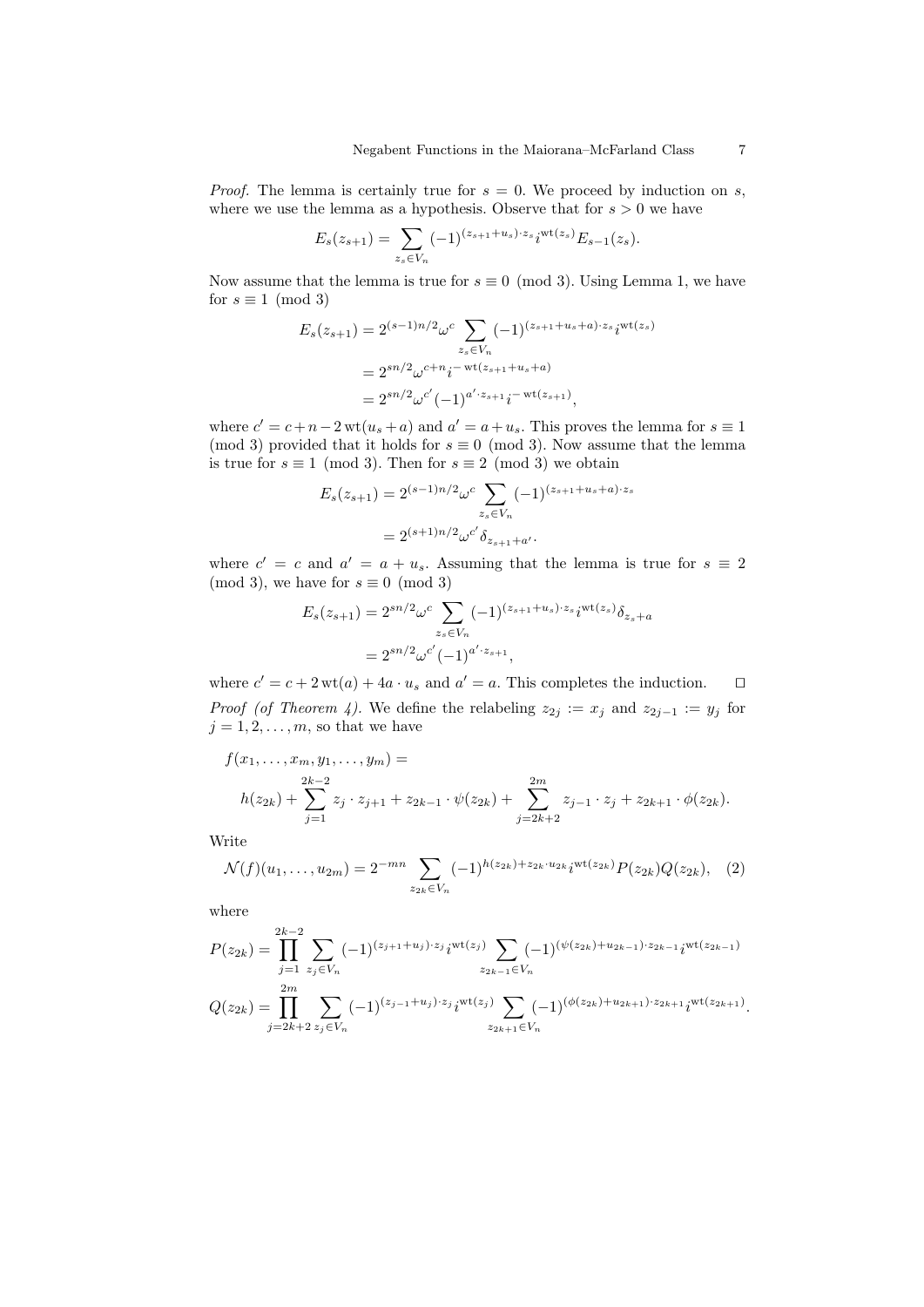In what follows, we treat the case  $k \equiv 0 \pmod{3}$ , the case  $(m - k) \equiv 1$ (mod 3) can be proved similarly (essentially, the roles of  $P(z_{2k})$  and  $Q(z_{2k})$  are exchanged). If  $k \equiv 0 \pmod{3}$ , we have  $2k - 1 \equiv 2 \pmod{3}$  and from Lemma 5

$$
P(z_{2k}) = 2^{kn} \omega^c \delta_{\psi(z_{2k}) + a} \tag{3}
$$

for some  $c \in \mathbb{Z}_8$  and  $a \in V_n$ . Now  $k \equiv 0 \pmod{3}$  implies  $m - k \equiv m \pmod{3}$ , so  $2(m - k) \equiv 0 \pmod{3}$  or 1 (mod 3). Hence by Lemma 5

$$
Q(z_{2k}) = \begin{cases} 2^{(m-k)n} \omega^d (-1)^{b \cdot \phi(z_{2k})} & \text{if } m \equiv 0 \pmod{3} \\ 2^{(m-k)n} \omega^d (-1)^{b \cdot \phi(z_{2k})} i^{-\text{ wt}(\psi(z_{2k}))} & \text{if } m \equiv 2 \pmod{3} \end{cases}
$$
(4)

for some  $d \in \mathbb{Z}_8$  and  $b \in V_n$ . Combining (2), (3), and (4), we arrive at

$$
\mathcal{N}(f)(u_1, \ldots, u_{2m})
$$
\n
$$
= \begin{cases}\n\omega^{c+d} \sum_{z_{2k} \in V_n} (-1)^{h(z_{2k}) + z_{2k} \cdot u_{2k} + b \cdot \phi(z_{2k})} i^{\text{wt}(z_{2k})} \delta_{\psi(z_{2k}) + a} & \text{if } m \equiv 0 \pmod{3} \\
\omega^{c+d} \sum_{z_{2k} \in V_n} (-1)^{h(z_{2k}) + z_{2k} \cdot u_{2k} + b \cdot \phi(z_{2k})} \delta_{\psi(z_{2k}) + a} & \text{if } m \equiv 2 \pmod{3}.\n\end{cases}
$$

In either case the term inside the sum is zero unless  $z_{2k} = \psi^{-1}(a)$ . Therefore,  $|\mathcal{N}(f)(u_1,\ldots,u_{2m})|=1$ , as was claimed.

*Example 6.* Take  $m = 2$  and  $k = 1$  in Theorem 4. Then f reads

$$
f(x_1, x_2, y_1, y_2) = y_1 \cdot \psi(x_1) + \phi(x_1) \cdot y_2 + y_2 \cdot x_2 + h(x_1).
$$

In this way we can construct bent-negabent functions in  $4n$  variables of degree ranging from 2 to n.

In general, whenever  $m \not\equiv 1 \pmod{3}$ , we can use Theorem 4 to construct bent-negabent functions in  $2mn$  variables of degree ranging from 2 to n. This yields bent-negabent functions in 2t variables for every  $t \geq 2$  and  $t \not\equiv 1 \pmod{6}$ ; if  $t \not\equiv 1 \pmod{3}$ , we can take  $n = 1$  and  $m = t$ , and if  $t \equiv 1 \pmod{3}$  and  $t \not\equiv 1$ (mod 6), we can take  $n = 2$  and  $m = t/2$ .

In the remainder of this section we apply Theorem 3 to construct further bent-negabent functions by taking a partial dual of  $f$  given in (1). We therefore have to prove that the partial dual of  $f$  exists with respect to certain subspaces of V and to find an explicit expression for this function.

Write  $V = U \oplus W$ , where dim  $W = k$  and  $k \leq mn$ . Suppose that we have a function  $\tau : V \to V$ . We can separate  $\tau$  on U and W by defining |W| functions  $\tau_z: U \to U$  and |U| functions  $\tau_x: W \to W$  such that

$$
\tau(x, z) = (\tau_z(x), \tau_x(z)), \quad x \in U, z \in W.
$$

**Lemma 7.** With the notation as above, define  $a: V \oplus V \rightarrow \mathbb{F}_2$  by

$$
a(x, z, y, w) = \tau(x, z) \cdot (y, w) + c(x, z), \quad x, y \in U, z, w \in W,
$$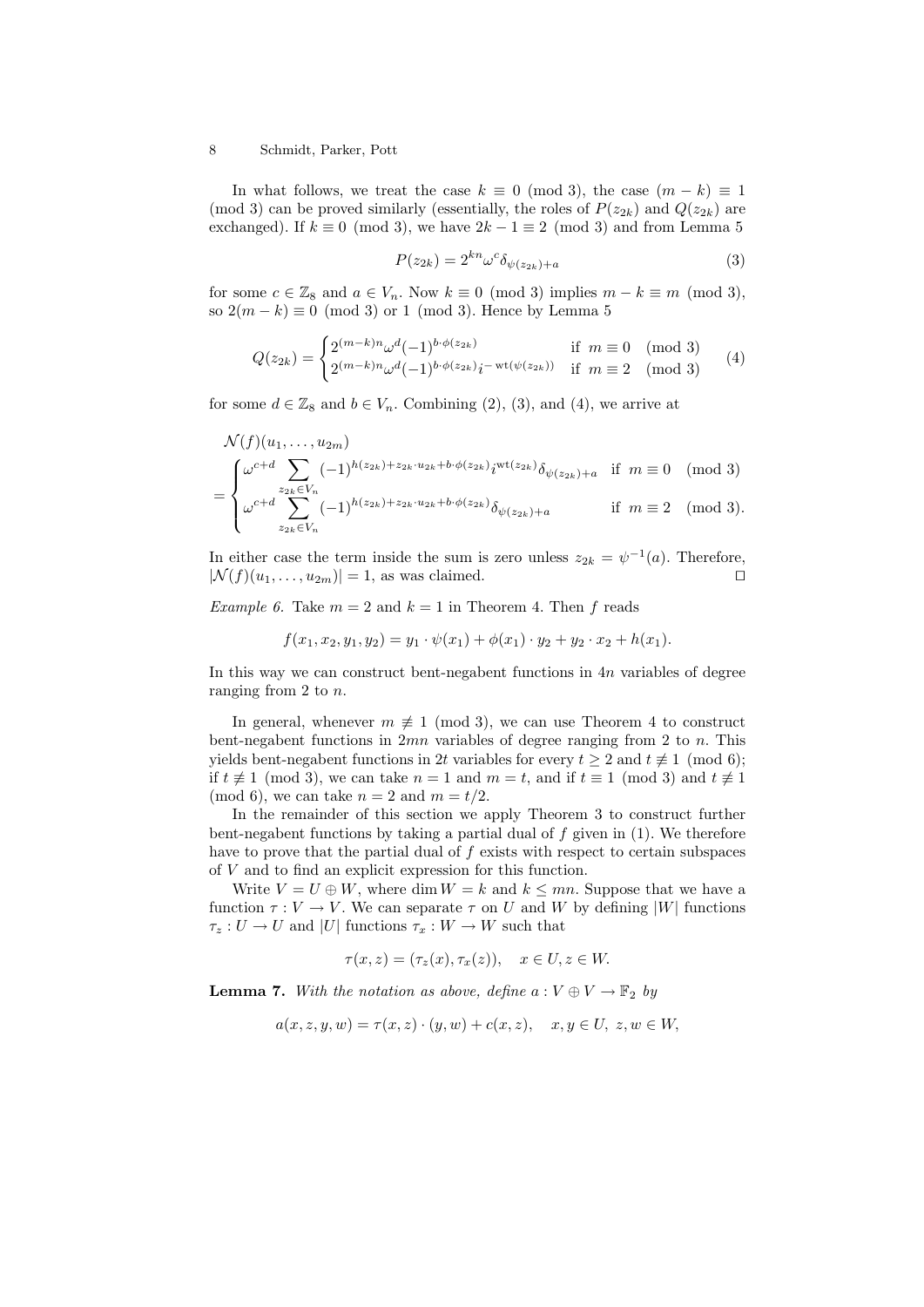where  $c: V \to \mathbb{F}_2$ . Then a is bent with respect to  $W \oplus W$  if for every  $x \in U$  the map  $\tau_x$  is a permutation on W. Moreover, in this case, the partial dual of a with respect to  $W \oplus W$  is given by

$$
\tilde{a}_{W \oplus W}(x, u, y, v) = \tau_z(x) \cdot y + u \cdot z + c(x, z), \quad \text{where} \quad z = \tau_x^{-1}(v).
$$

Proof. We have

$$
\mathcal{H}_{W \oplus W}(a)(x, u, y, v) = 2^{-k} \sum_{z, w \in W} (-1)^{\tau(x, z) \cdot (y, w) + c(x, z) + u \cdot z + v \cdot w}
$$
  
=  $2^{-k} \sum_{z, w \in W} (-1)^{\tau_z(x) \cdot y + \tau_x(z) \cdot w + c(x, z) + u \cdot z + v \cdot w}$   
=  $2^{-k} \sum_{z \in W} (-1)^{\tau_z(x) \cdot y + c(x, z) + u \cdot z} \sum_{w \in W} (-1)^{(\tau_x(z) + v) \cdot w}.$ 

The inner sum is zero unless  $z = \tau_x^{-1}(v)$ , in which case the sum is equal to  $2^k$ . Therefore

$$
\mathcal{H}_{W\oplus W}(a)(x,u,y,v) = (-1)^{\tilde{a}_{W\oplus W}(x,u,y,v)},
$$

where  $\tilde{a}_{W \oplus W}$  is given in the lemma.  $\square$ 

Now partition the set  $\{1, 2, \ldots, m\}$  into the two subsets

$$
S = \{s_1, \ldots, s_k\}
$$
 and  $T = \{t_1, \ldots, t_{m-k}\}.$ 

Given  $x \in V$ , we shall write  $x_S = (x_{s_1}, \ldots, x_{s_k})$  and  $x_T = (x_{t_1}, \ldots, x_{t_{m-k}})$ . As before, let U and W be vector spaces over  $\mathbb{F}_2$  such that  $V = U \oplus W$  and, if  $(x_1, \ldots, x_m) \in V$ , we have  $x_S \in W$  and  $x_T \in U$ .

**Theorem 8.** With the notation as above,  $f$ , given in  $(1)$ , is bent with respect to  $U \oplus U$  and bent with respect to  $W \oplus W$ . Moreover, the partial dual of f with respect to  $W \oplus W$  is given by

$$
\tilde{f}_{W \oplus W}(x_T, x_S, y_T, y_S) = w_T \cdot y_T + x_S \cdot z_S + g(x_T, z_S),
$$

where

$$
z_j = \begin{cases} x_j & \text{if } j \notin S \\ \psi_j^{-1}(y_j + \phi_{j-1}(z_{j-1})) & \text{if } j \in S, \end{cases}
$$

and

$$
w_j = \phi_{j-1}(z_{j-1}) + \psi_j(x_j)
$$
 for  $j \in T$ .

By convention,  $x_0$  is the all-zero vector and  $\phi_0$  is the identity map.

*Proof.* Observe that for every  $x_S \in W$  the function  $\sigma_{x_S}(x_T)$  is a permutation on U. Similarly, for every  $x_T \in U$  the function  $\sigma_{xx}(x_S)$  is a permutation on W. Hence, by Lemma 7, f is bent with respect to  $U \oplus U$  and bent with respect to  $W \oplus W$ . Using Lemma 7, the partial dual of f with respect to  $W \oplus W$  can be written as

$$
\tilde{f}_{W\oplus W}(x_T, x_S, y_T, y_S) = \sigma_{z_S}(x_T) \cdot y_T + x_S \cdot z_S + g(x_T, z_S), \quad z_S = \sigma_{x_T}^{-1}(y_S).
$$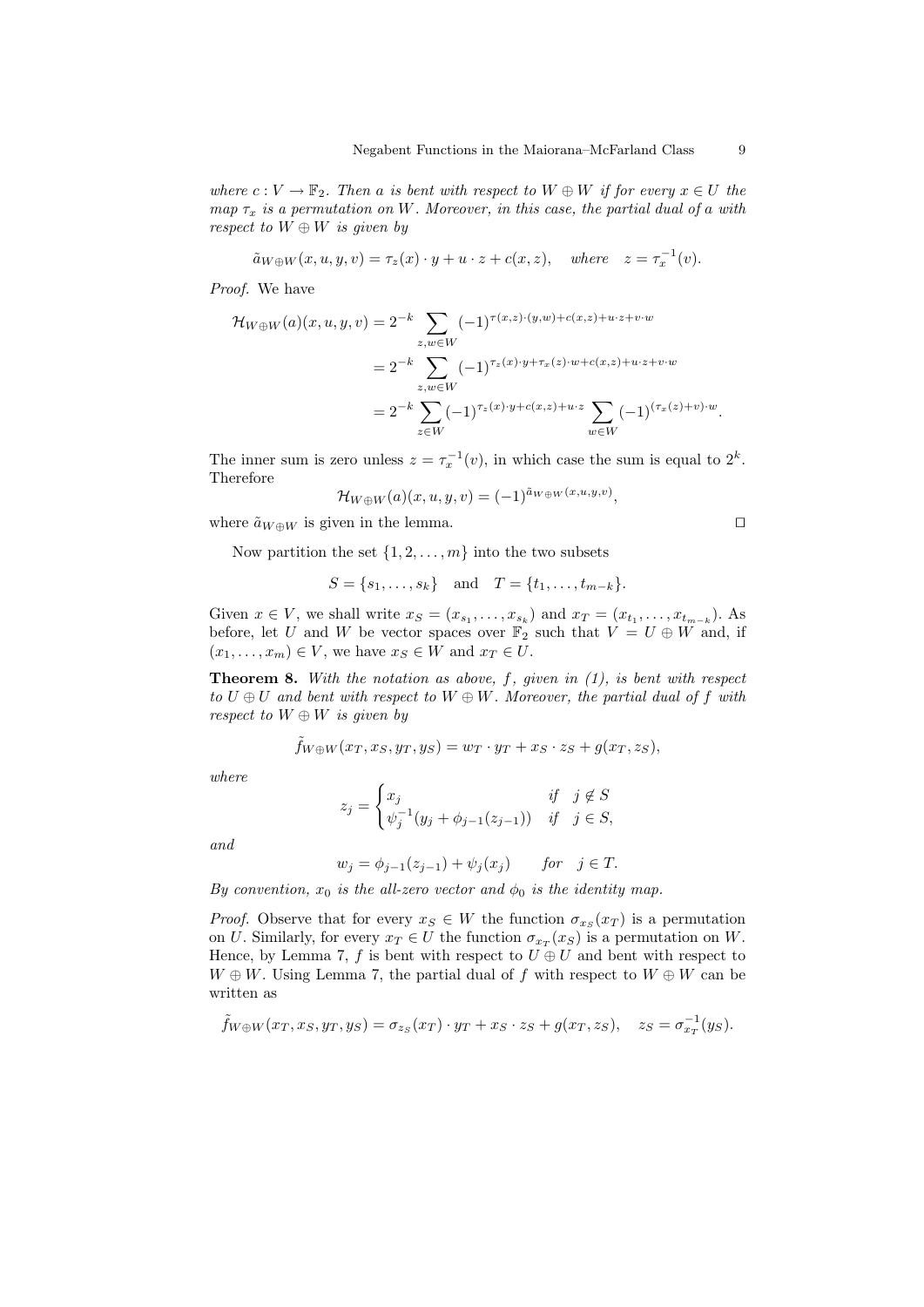Now we first find  $z<sub>S</sub>$  by solving the system of k equations implied by

$$
\sigma_{x_T}(z_S)=y_S.
$$

Then  $z_S$  can be used to find  $\sigma_{z_S}(x_T)$ . The solution is given in the theorem.  $\Box$ 

Starting from Theorem 4, the preceding theorem together with Theorem 3 can be used to construct further bent-negabent functions of the form (1). If  $m = 2$ , it is easy to check that we do not obtain any new bent-negabent functions. But for larger  $m$  the function  $f$  and a partial dual of  $f$  generally have a different structure. However, explicit expressions for the partial dual of  $f$  can look rather cumbersome, so we illustrate the application of Theorem 8 by an example.

*Example 9.* Take  $m = 3$  and  $k = 2$  in Theorem 4. Then f reads

$$
f(x_1, x_2, x_3, y_1, y_2, y_3) = \sigma(x_1, x_2, x_3) \cdot (y_1, y_2, y_3) + g(x_1, x_2, x_3),
$$

where

$$
\sigma(x_1, x_2, x_3) = (x_1, x_1 + \psi(x_2), \phi(x_2) + x_3)
$$
  

$$
g(x_1, x_2, x_3) = h(x_2).
$$

Now set  $S = \{0, 1, 2\}$ , so that  $W = V$ , and apply Theorem 8. Then  $f_{W \oplus W}$  is the usual dual of  $f$  and given by

$$
\tilde{f}(x_1, x_2, x_3, y_1, y_2, y_3) = \sigma'(y_1, y_2, y_3) \cdot (x_1, x_2, x_3) + g'(y_1, y_2, y_3),
$$

where

$$
\sigma'(y_1, y_2, y_3) = (y_1, \psi^{-1}(y_1 + y_2), y_3 + \phi(\psi^{-1}(y_1 + y_2)))
$$
  

$$
g'(y_1, y_2, y_3) = h(\psi^{-1}(y_1 + y_2)).
$$

The function  $\tilde{f}$  is by Theorem 3 negabent.

## 5 A Bound on the Degree

It is well known that, if  $n > 1$ , bent Boolean functions in  $2n$  variables have a maximum algebraic degree of n [1]. If  $n \in \{2,3\}$ , the maximum degree of a bent-negabent function in  $2n$  variables is also equal to n. For example, the cubic function  $f: V_6 \to \mathbb{F}_2$ 

$$
f(x_1, x_2, x_3, y_1, y_2, y_3) =
$$
  

$$
y_1(x_1x_2 + x_2x_3 + x_1 + x_2) + y_2(x_1x_2 + x_2x_3 + x_3) + y_3(x_1 + x_3)
$$

is bent-negabent. Note that f belongs to the Maiorana–McFarland class. In this section we prove that the degree of a Maiorana–McFarland-type bent-negabent function in 2*n* variables is at most  $n-1$  for  $n > 3$ .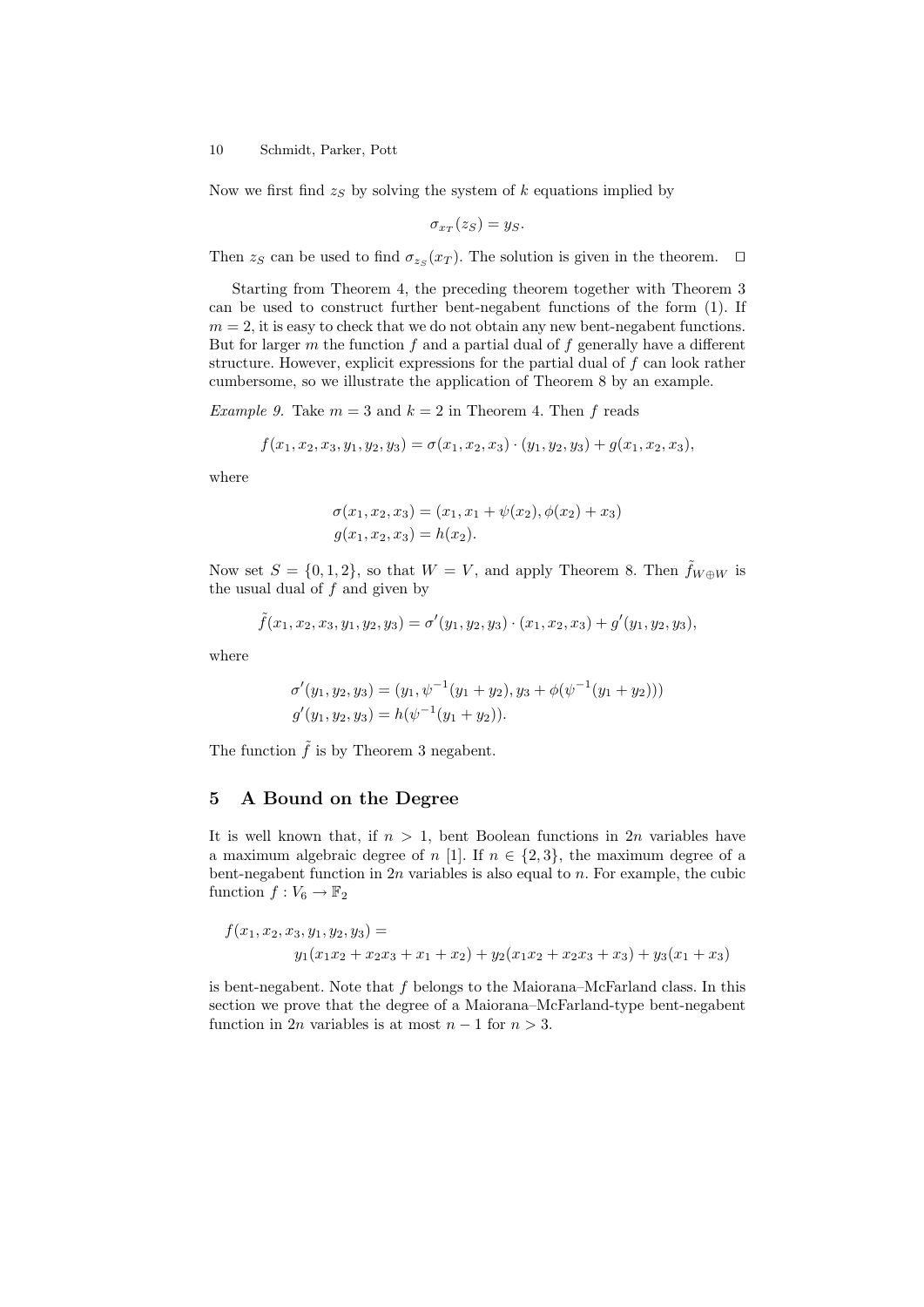**Theorem 10.** Let  $\sigma$  be a permutation on  $V_n$  and let  $g: V_n \to \mathbb{F}_2$  be an arbitrary Boolean function. Suppose that the function  $f: V_n \oplus V_n \to \mathbb{F}_2$  given by

$$
f(x, y) = \sigma(x) \cdot y + g(x)
$$

is negabent. Then, if  $n > 3$ , the degree of f is at most  $n - 1$ .

The proof of the theorem requires a lemma.

**Lemma 11.** The nega-Hadamard transform of a negabent function on  $V_n$  contains only values of the form  $\omega^n i^k$ , where  $\omega = (1+i)/\sqrt{2}$  and  $k \in \mathbb{Z}_4$ .

*Proof.* Let  $2^{-\frac{n}{2}}S$  denote an arbitrary value of the nega-Hadamard transform of a negabent function on  $V_n$ . Then  $\Re(S)$  or  $\Im(S)$  must be integers and  $|S|^2 = 2^n$ must be a sum of two squares (one of them may be zero). From Jacobi's twosquare theorem we know that  $2<sup>n</sup>$  has a unique representation as a sum of two squares, namely  $2^n = (2^{n/2})^2 + 0^2$  if *n* is even, and  $2^n = (2^{(n-1)/2})^2 + (2^{(n-1)/2})^2$ if n is odd. Hence, if n is even, either  $\Re(S)$  or  $\Im(S)$  must be zero. If n is odd, we must have  $|\Re(S)| = |\Im(S)|$ , which proves the lemma.

Proof (of Theorem 10). Using Lemma 1, we obtain

$$
\mathcal{N}(f)(u,v) = 2^{-n} \sum_{x,y \in V_n} (-1)^{\sigma(x) \cdot y + g(x) + u \cdot x + v \cdot y} i^{\text{wt}(x) + \text{wt}(y)}
$$
  
\n
$$
= 2^{-n} \sum_{x \in V_n} (-1)^{g(x) + u \cdot x} i^{\text{wt}(x)} \sum_{y \in V_n} (-1)^{(\sigma(x) + v) \cdot y} i^{\text{wt}(y)}
$$
  
\n
$$
= 2^{-\frac{n}{2}} \omega^n \sum_{x \in V_n} (-1)^{g(x) + u \cdot x} i^{\text{wt}(x) - \text{wt}(\sigma(x) + v)}
$$
  
\n
$$
= 2^{-\frac{n}{2}} \omega^n i^{-\text{wt}(v)} \sum_{x \in V_n} (-1)^{g(x) + u \cdot x + v \cdot \sigma(x)} i^{\text{wt}(x) - \text{wt}(\sigma(x))}
$$
  
\n
$$
= 2^{-\frac{n}{2}} \omega^n i^{-\text{wt}(v)} \sum_{x \in V_n} (-1)^{g(x) + u \cdot x + v \cdot \sigma(x)} i^{\text{wt}(x)},
$$

where

$$
w(x) = \sum_{j=1}^{n} (x_j + 3\sigma_j(x))
$$
 (mod 4)

and  $\sigma_i(x)$  is the jth component of  $\sigma(x)$ , so that  $\sigma(x) = (\sigma_1(x), \ldots, \sigma_n(x))$ . Now write  $w(x)$  in 2-adic expansion, viz  $w(x) = l(x) + 2q(x)$  with

$$
l(x) = \sum_{j=1}^{n} (x_j + \sigma_j(x)) \pmod{2}
$$
  
 
$$
q(x) = \sum_{j=1}^{n} \sigma_j(x) + \sum_{1 \le j < k \le n} [(x_j x_k + \sigma_j(x)\sigma_k(x)] + \sum_{1 \le j, k \le n} x_j \sigma_k(x) \pmod{2}.
$$